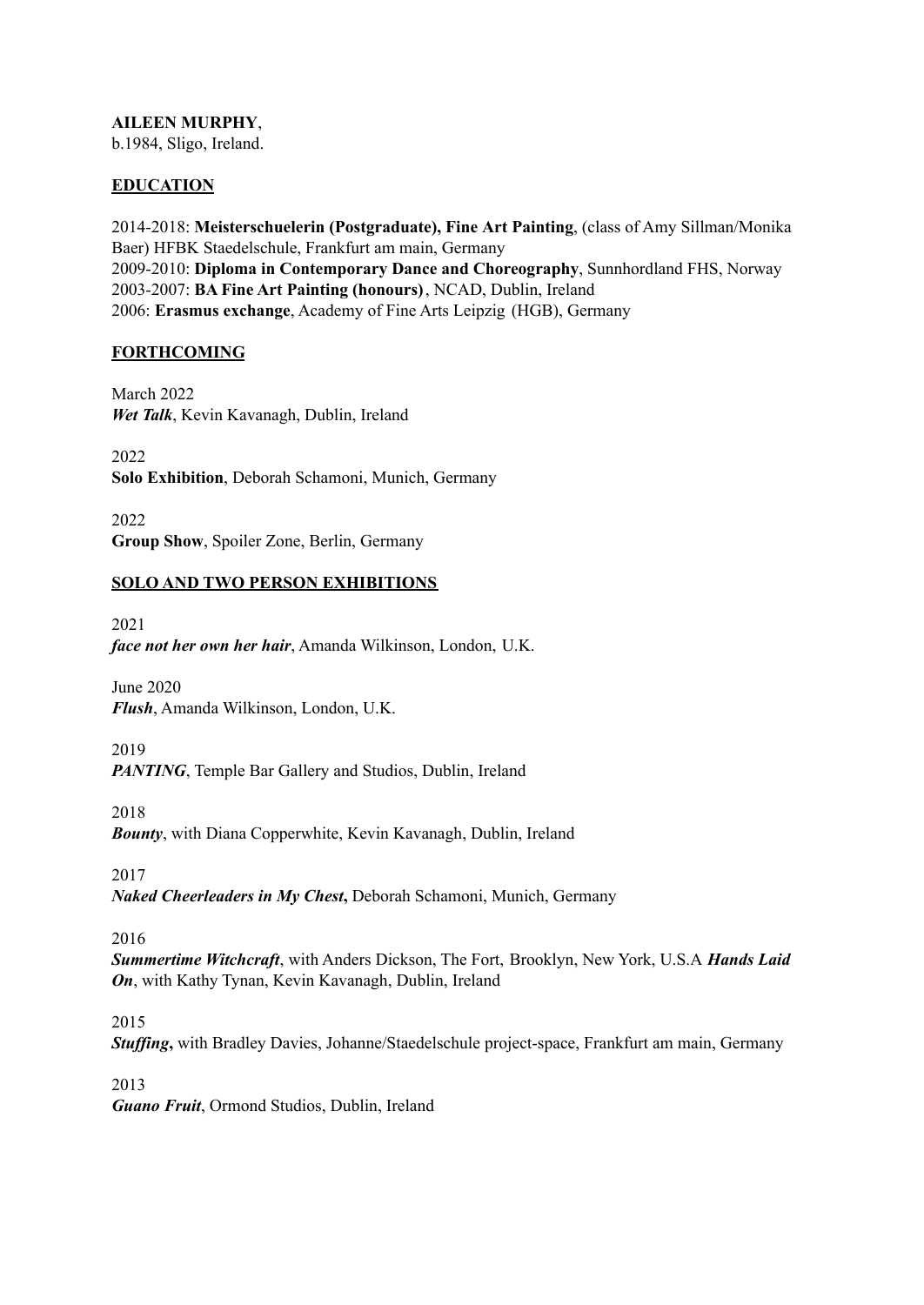# **GROUP EXHIBITIONS**

# 2021

*We Can Dance***,** Castlefreke, West Cork, Ireland *Pathos,* Rathfarnham Castle, Dublin, Ireland *Female Gaze,* Badr El Jundi, Malaga, Spain *Drawing Biennial 2021*, Drawing Room, London, UK

## 2020

*Jahresgaben 2020 / 2021,* Kunstverein Munich, Germany *Fables of Resurrection***,** Deborah Schamoni, Munich, Germany

2019

*Vision X*, curated by Diana Copperwhite, RHA, Dublin, Ireland *Silver*, curated by Kevin Kavanagh, Kevin Kavanagh, Dublin, Ireland *High Day*, Kevin Kavanagh, Dublin, Ireland

#### 2018

*Winter Exhibition 2018*, Custom House Gallery, Westport, Co. Mayo, Ireland *Island Life*, Kevin Kavanagh at Custom House Gallery, Westport, Co. Mayo, Ireland *Various Others*, hosting Project Native Informant, Deborah Schamoni, Munich, Germany *THE SAME AS EVER, BUT MORE SO*, curated by Miriam Bettin, Braunsfelder, Cologne, Germany *After Rubens*, Staedelschule graduate exhibition, The Staedel Museum, Frankfurt am main, Germany *Staedelschule Rundgang* 2018, Frankfurt am main, Germany

#### 2017

*Staedelschule Rundgang 2017*, Frankfurt am main, Germany *And Creatures Dream... A new Language*, curated by Catherine Bowe and Helen Gaynor, Wexford County Council Buildings and Wexford Arts Centre, Wexford, Ireland *Pressing your face in wet grass*, curated by Henning Strassburger, Private Of Space, Frankfurt am main, Germany

#### 2016

*Düsseldorf Jahresgaben 2016/2017*, curated by Eva Birkenstock, Düsseldorf Kunstverein, Düsseldorf, Germany

*Comfort, One Foot in Door*, with Nolico Taki/Sathit Sattarasart, Frankfurt am main, Germany *Opals*, curated by Vincent Honore, Galleri Opdahl, Stavanger, Norway

*Die Marmory Show III, Guilty Pleasures*, with Eva Birkenstock, Deborah Schamoni, Munich, Germany

*Staedelschule Rundgang 2016*, Frankfurt am main, Germany

*The Limited Sphere*, organised by Peter Brock, 321 Gallery, Brooklyn, New York, U.S.A

#### 2015

*Here 'n' Now*, curated by Anne Hendrick, Sinead Ni Mhaonaigh and Chanelle Walshe, Greenacres Fine Art, Wexford, Ireland

*Panorama*, curated by Chanelle Walshe and Kathy Tynan, Pallas Projects, Dublin, Ireland *Staedelschule Rundgang 2015*, Frankfurt am main, Germany

#### 2014

*Stranger Shores*, curated by Peter Burns, Fenderesky Gallery, Belfast, Northern Ireland *Patient Staring*, curated by Paul Doran, Wexford Arts Centre, Wexford, Ireland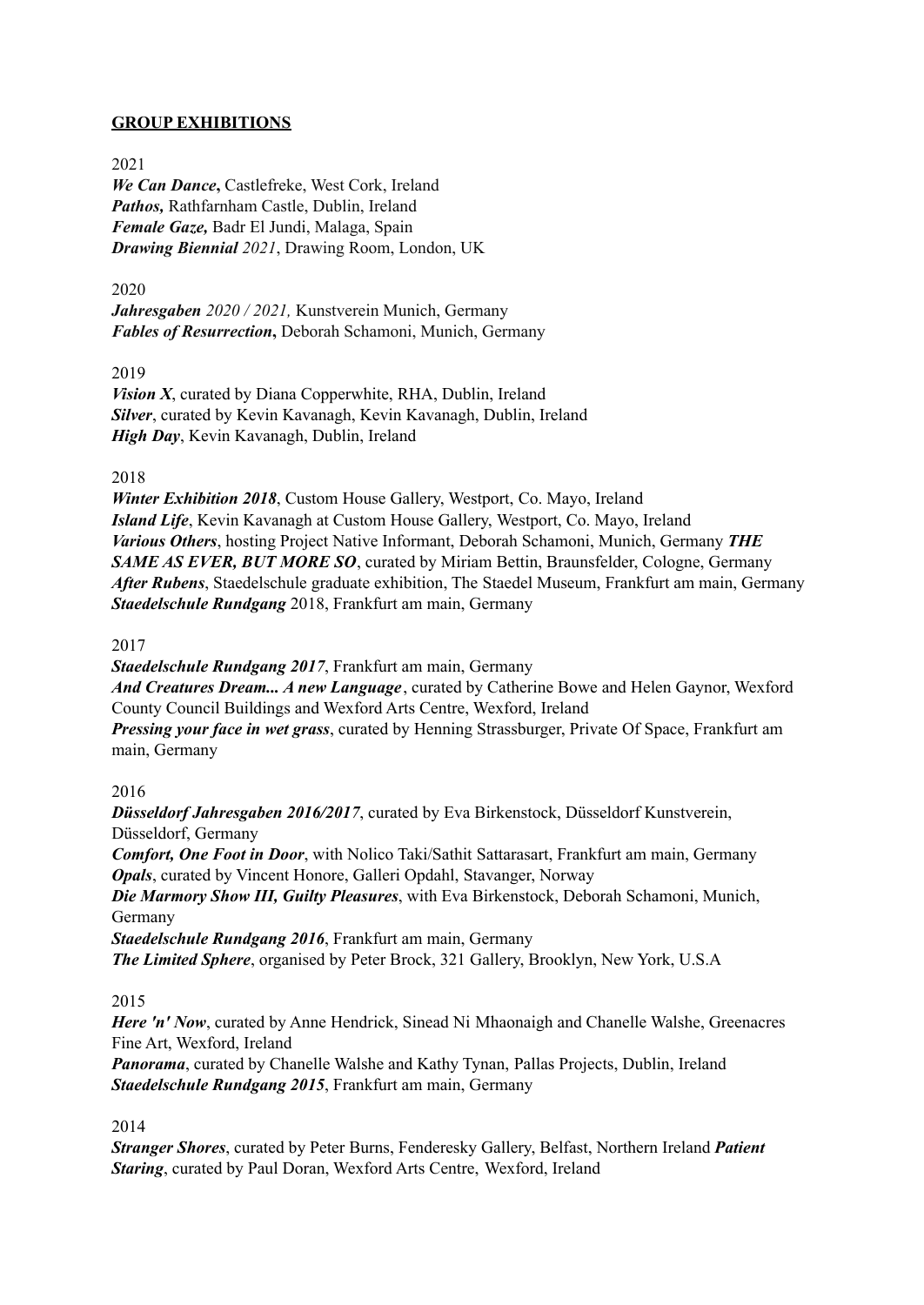2010

*Something tells me it's all happening at the zoo*, curated by Davey Moore, Kevin Kavanagh, Dublin, Ireland

2007 *NCAD Graduate Exhibition*, Dublin Ireland

## **ART FAIRS**

2019 *Paris Internationale*, group, Deborah Schamoni, Paris, France *Frieze*, group, Amanda Wilkinson, London, U.K. 2018 *Art Cologne*, collaboration with Arcadia Misia, group, Cologne, Germany 2017 *Vue Art Fair*, group, Kevin Kavanagh, Dublin Ireland *Frieze*, with Judith Hopf, Deborah Schamoni, London, U.K.

# **TALKS**

2021

#### **BAVA Sherkin, artist talk, coinciding with group exhibition We Can Dance, Sherkin Island, West Cork, Ireland**

*Cúltur Salon*, Artist Studio Visit (online), The Irish Embassy Berlin in collaboration with Visual Artists Ireland

#### 2019

**Aileen Murphy and Lucy Stein in conversation,** *Making connections seminar, The Artists Way*, Temple Bar Gallery and Studios, Dublin, Ireland **Artist talk,** *Frankenthaler, Frankenstein***,** *Feelings*, NCAD, Dublin, Ireland

2016

**Ingrid Lyons in conversation with Aileen Murphy and Kathy Tynan,** *Hands Laid On*, Kevin Kavanagh, Dublin, Ireland

2014

**Paul Doran in conversation with Aileen Murphy, Emma Roche, Anne Hendrick,** *Patient Staring,* Wexford Arts Centre, Wexford, Ireland

#### **AWARDS AND RESIDENCIES**

2015

**Arts Council of Ireland**, Travel and Training award.

2009

**Sim Residency**, Icelandic Association of Visual Arts, Reykjavik, Iceland

#### **PUBLICATIONS**

*Hands Laid On***, Kathy Tynan and Aileen Murphy**. Edited by Benjamin Stafford published by Kevin Kavanagh, 2016